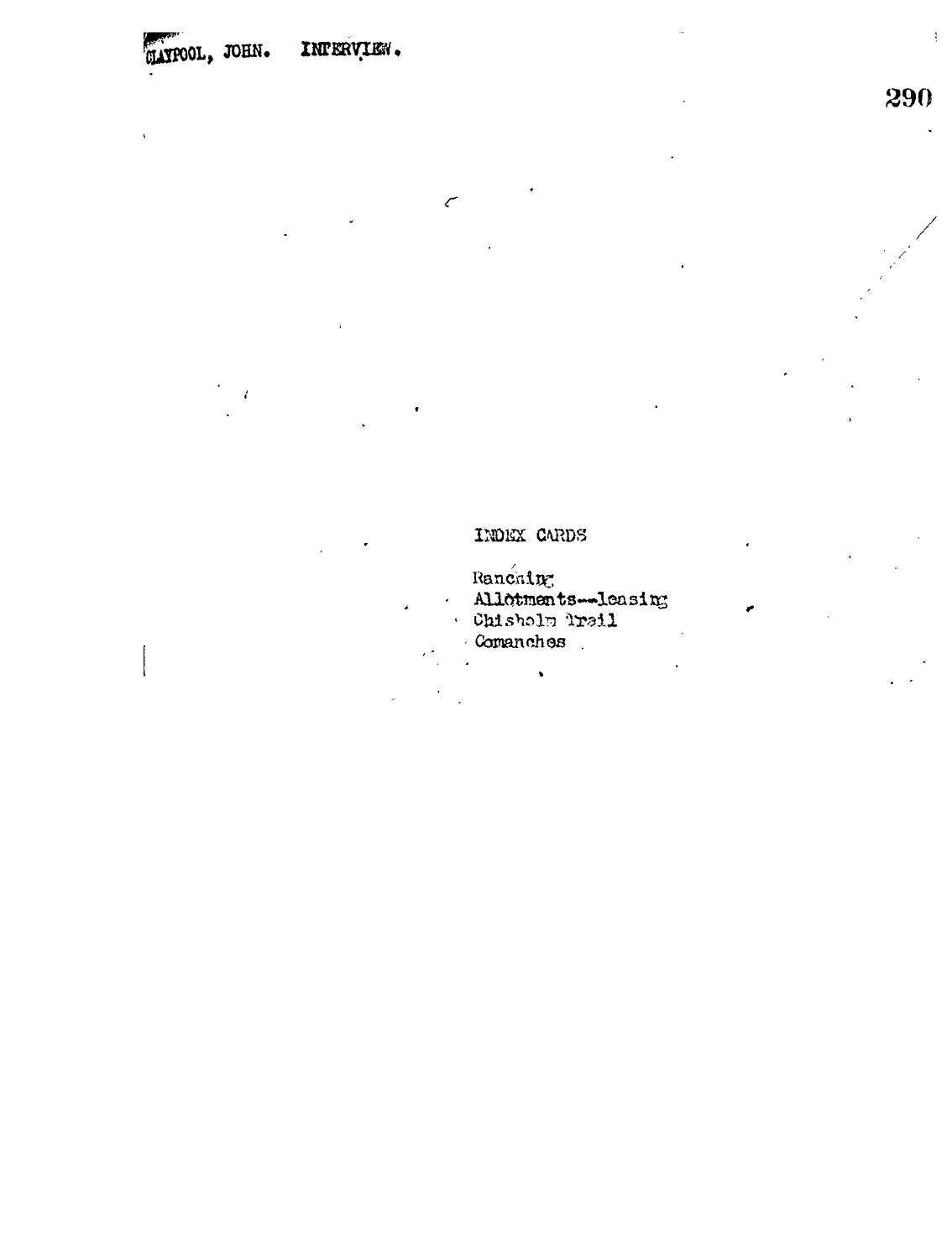**CLAYPOOL,JOHN. INTERVIEW.**

**Field Worker: Harry M. Dreyer February 16, 1937**

|  | BIOGRAPHY OF John Claypool |  |                         |
|--|----------------------------|--|-------------------------|
|  |                            |  | Oklahoma City, Oklahoma |

**BORN Claypool, Kentucky**

**Mr. John Claypool was born in Claypool, Kentucky in 1869. The town was named after his grandfather. He moved from Kentucky to Texas, when a young mai. It was near what is now Bonham, Texas.**

**He first came to Oklahoma in 1898, and started a cattle ranch at Albany, Oklahoma, an inland town east of Waurika. He remained**  in Oklahoma for about six years, grazing his cattle over the state.<sup>1</sup>. ் க **He then returned to Bonham, (Texas, to a ranch there. He came back to Oklahoma in 1900 and remained here up to this time and now operates & service station at 19th and Pfcr\$land Ave.r Oklahoma City. During his cattle operations in pioneer, days he brought into Oklahoma as many as 15,000 head of cattle from Texas. He would start with a herd of cattle from Waurika in the spring of the. year and proceed northward throu Madill, Ardmore, and then over into Greer county, and usually sold his cattle at Claypool or Ringling. He first grazer around Idabel, Durant, Hugo" Tishmingo, Sulphur, and on north of Anadarko, and sold there. But after '** the territory became rapidly settled by the Chickasaws, the cattle men moved westward for the larger ranges for their cattle.

**He recalls that in early days when railroad companies first layed out towns and sold lota in order to move rapidly settle the country. He** states that they (cattlemen) have on several occassions loaded

**1**

291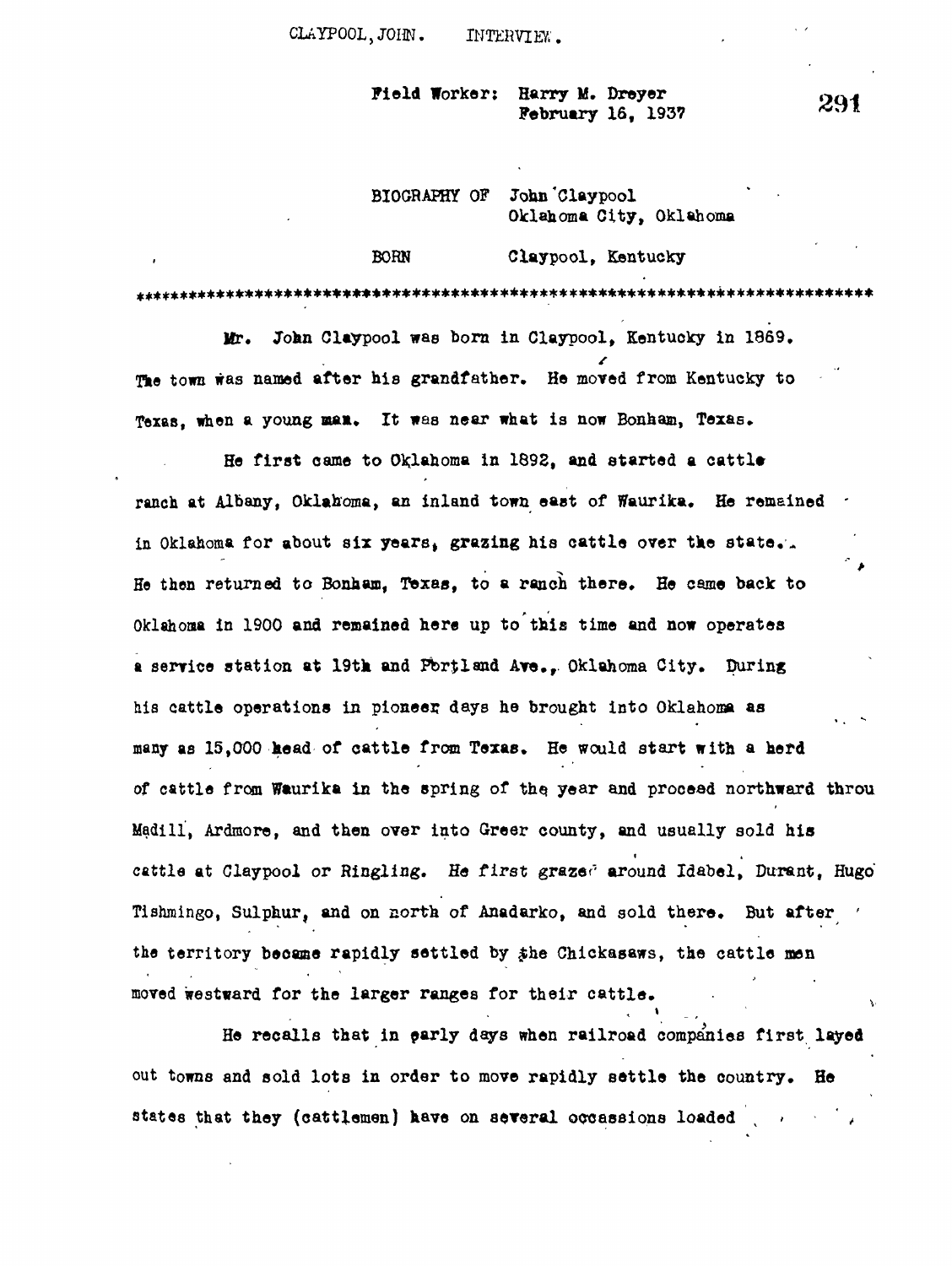Ŕ.

**ndians** on trains by train loads and taken them out to where their  $\frac{2}{3}$ allotments were, letting them off near Durant. This was to get leases on their homesteads, which was for 1 year at a time, usually at their **own price which was scarcely nothing. They would lease the surplus land with**in/the nation for five years at a time, in order to hold for grazing purposes. Later on he made it a business to keep in touch with Indians to buy the land from those that were eligable to sell, after some of the Indians died and the **property fell to their heirs. It was a profitable business and he managed to keep surplus land leased until it was late r settled . The last of his** operations in cattle business was around Ringling and Claypool, when **Hamond and Ringling put a short stretch of Railroad in there, that included the town of Wilson, The town of Claypool was named in honor of Mr, Claypool.**

He recalls the time when the Chisholm trail was closed by Indians and they refused to let the cattlemen pass. The cattlemen wished to find out **the reason why, so Barefoot, an old stockman, came up from across Texas line , to see the Indians in regard to it , and the Indians stated that two Indians, (Comaitches) women that were washing on the creek were killed by a white man.** The Comanche chief stated they wanted the slayer brought to them. He **was later found in Kansas and was brought back to Oklahoma and turned over to the Comanches. This ended the trouble with them.**

**He, also, remembers when he and his companion were grazing a herd of cattle; that Comanches came up and wanted a beef. They pretended «s if they could not understand them. The Indians began circling in front of the oattle. His companion rode up to the chief ^ who was leader**

292

.v •-